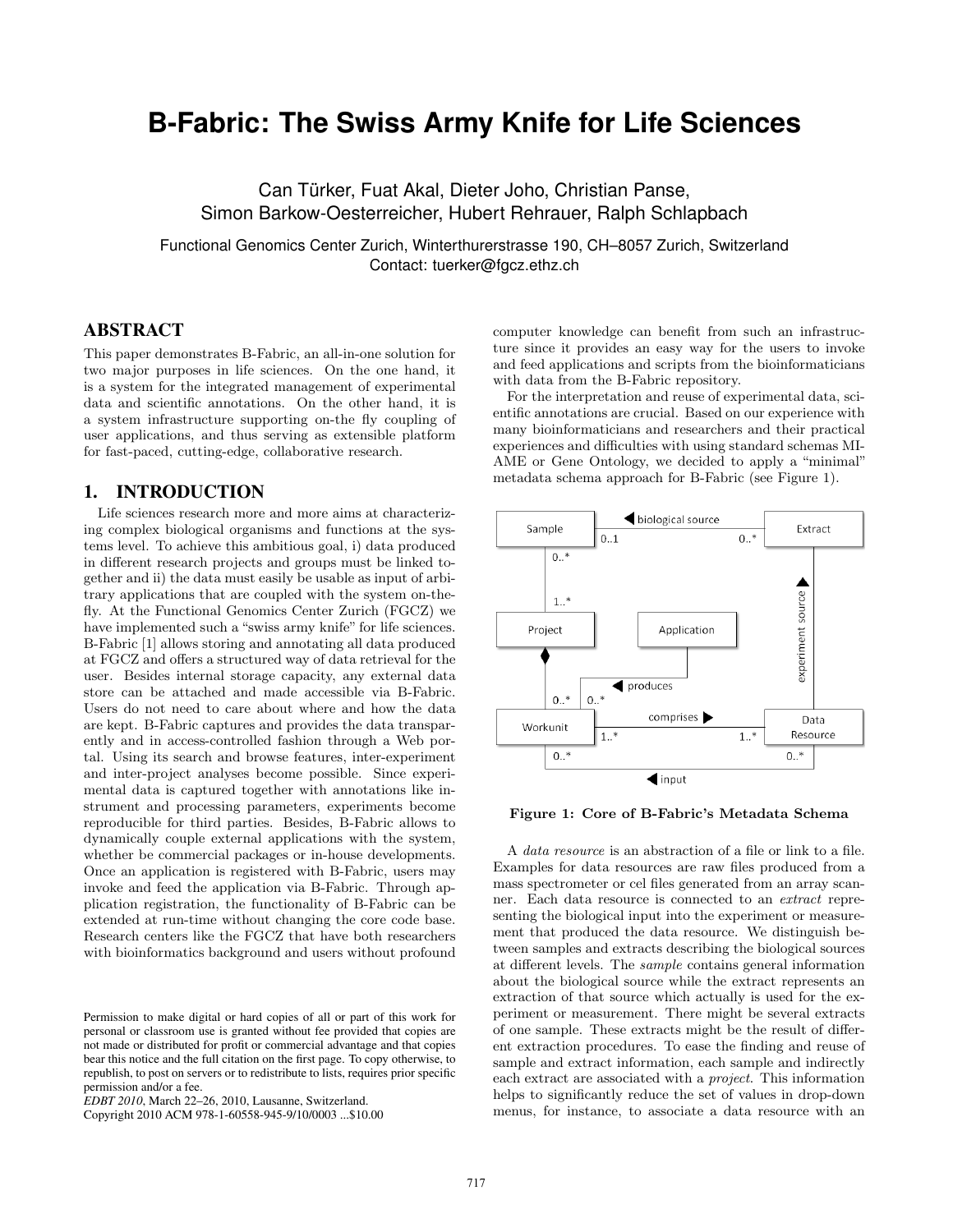extract. As a result of extensive discussions between the bioinformaticians and researchers at FGCZ about the question what primary (and secondary) data should be stored and especially what this data actually represents, the generic concept of a workunit was found in B-Fabric. A workunit is an abstraction that can be used to represent the result of an experiment, a measurement, an analysis, a search etc. In principle, a workunit is a container referencing to data resources that logically form a unit. Some of these data resources are marked as input resources meaning that they were the inputs of the processing step (*application*) that created the remaining data resources. The scientist individually decides what a workunit should represent.

#### 2. DEMONSTRATION

In this demonstration, we sketch some central features of B-Fabric. As example scenario, we use a scientist who is working on a plant named Arabidopsis Thaliana with the goal to figure out the effect of certain gene and the effect on light on it. For this purpose, he registers his samples and extracts with B-Fabric, loads his data into B-Fabric and defines his experiment. Afterwards, he runs his experiment and stores the results in B-Fabric. To complement this scenario, retrieval and administrative issues are being demonstrated as well. Screen-shots are used to illustrate the different steps. Due to space limitations and to avoid clutter, the figures are clipped accordingly.

Register Samples/Extracts. Users register their samples and extracts through intuitively designed forms (see Figure 2 and 3). Data entering is facilitated by providing as much drop-down menus as possible to select annotations from the system vocabularies and by dynamically drawing forms according to selected annotation values.



Figure 2: Register Sample

In addition, users typically register several samples and extracts where only a few attributes differ. In order to further ease the registration of them, cloning as well as batch registration of samples and extracts are supported.

Annotation Management. B-Fabric provides extensible vocabularies for the different annotations. If a user does not find a needed annotation in the corresponding dropdown list, the user can create a new one. In Figure 2, the scientist adds a new annotation Hopeless for the attribute Disease State of the sample. All annotations created by users must be reviewed by an expert (in our case by an



Figure 3: Register Extract

| Name •    | Hopeless             |        |
|-----------|----------------------|--------|
| ٠<br>Type | <b>Disease State</b> | ٠<br>7 |
| Na        | P<br>u               |        |
| Top       | $\overline{z}$<br>u  |        |
| Common    | ☑<br>2               |        |
| Released  | ☑                    |        |

Figure 4: Release Annotation

FGCZ employee). The expert checks the annotation and releases it if it is correct, as depicted in Figure 4.

Annotation reviewing can be a tedious task due to similarly written versions of the same annotation. In the example, we assume that some another scientist looked for the disease state annotation given above while registering his sample. Let us assume that he cannot find the annotation and recreates it. Besides, he misspells the annotation as Hopeles. In such cases, B-Fabric automatically detects similar annotations and recommends merging them, as seen in Figure 5. If asked so, similar annotations can be merged easily to maintain the annotation consistency system wide.

|                                                 | <b>Annotation: 924 - Hopeless</b> |                                                            |
|-------------------------------------------------|-----------------------------------|------------------------------------------------------------|
| $\P$ Samples (1)                                |                                   |                                                            |
| Name                                            | Sample Type                       | <b>Species</b>                                             |
| 3288 - dark 2                                   |                                   | Biological sample 543 - Arabidopsis thaliana (thale cress) |
| $\overline{\mathbf{v}}$ Similar Annotations (1) |                                   |                                                            |
| <b>Hopeles</b>                                  | Merge Annotations                 |                                                            |

Figure 5: Annotation View

If the expert decides to merge two annotations, B-Fabric provides a form where he can easily select the attributes of the resulting merged annotation (see Figure 6).

| <b>Merge Disease State</b> |                                    |  |                              |
|----------------------------|------------------------------------|--|------------------------------|
| ID                         | $924$ $\odot$ 0 923                |  |                              |
| Name                       | Hopeless $\Theta$ $\Theta$ Hopeles |  |                              |
| Top                        | false $\Theta$ $\Theta$ false      |  |                              |
| Common                     | true $\Theta$ $\Theta$ true        |  |                              |
| Released                   |                                    |  | true $\Theta$ $\Theta$ false |
| Description                |                                    |  |                              |

Figure 6: Merge Annotations

When the two annotations merged, B-Fabric automatically associates the samples which were previously associated with the misspelled annotation (see Figure 7).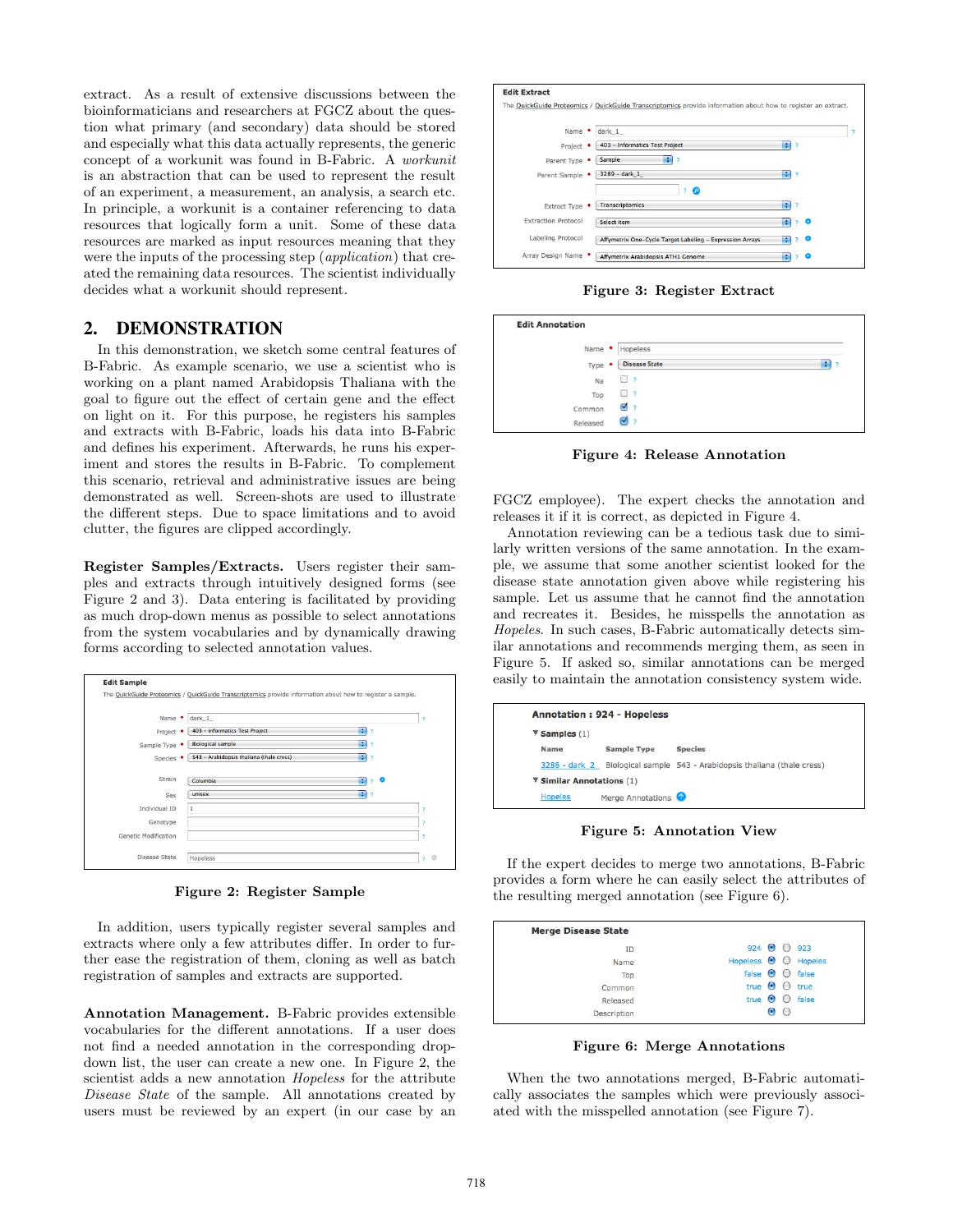|                                  | <b>Annotation: 924 - Hopeless</b> |                                                            |
|----------------------------------|-----------------------------------|------------------------------------------------------------|
| $\blacktriangledown$ Samples (2) |                                   |                                                            |
| Name                             | <b>Sample Type</b>                | <b>Species</b>                                             |
| 3288 - dark 2                    |                                   | Biological sample 543 - Arabidopsis thaliana (thale cress) |
| 3289 - dark 1                    |                                   | Biological sample 543 - Arabidopsis thaliana (thale cress) |

Figure 7: Merged Annotations

Task Orientation. B-Fabric is a task-oriented system that reminds its users about open tasks, awaiting to be performed next. In the create annotation example above, the question for the experts is when to release annotations. In fact, as soon as a new annotation is added to the vocabulary, a new task to release this annotation appears in the task list of the corresponding expert (see Figure 8).

| $My$ Tasks $(2)$ |                                                    |
|------------------|----------------------------------------------------|
| <b>Task</b>      | <b>Created on</b>                                  |
|                  | Release Annotation 923 - Hopeles 2009/09/14 13:51  |
|                  | Release Annotation 924 - Hopeless 2009/09/14 13:52 |

Figure 8: Tasks List

Data Import. B-Fabric supports two ways of data import: 1) physically copying and 2) linking data files. To import data from a data source, a proper data provider must be configured. The B-Fabric deployment at FGCZ allows importing data files from local file systems as well as several instruments available at FGCZ. New data providers can be added to the system easily. With the configuration of a data provider the selection of the data files in corresponding data stores can be restricted to the ones that are potentially relevant for the user. This is a crucial feature since the number of the data files can be huge. An import results in a workunit. A workunit thus represents a unit of logically related data files. Figure 9 shows the screen where a workunit is created by fetching files from the Affymetrix GeneChip instrument, which is an instrument already known to B-Fabric.



Figure 9: Create Workunit

B-Fabric implements the data import via workflows. With the initiation of a data import, the corresponding workflow becomes visible to the user. The next step to be taken by the user is highlighted in the graphical representation of the workflow. In data import workflow, for instance, the user must assign extracts to the imported files. The workflowdriven approach of B-Fabric is very useful in practice to reduce human mistakes and avoid skipping steps.

|            | Workunit: 23287 - Demo - LightStimulus Experiment Two Group Analysis |           |
|------------|----------------------------------------------------------------------|-----------|
| ▼ Workflow |                                                                      |           |
| Start      | <b>Assign Extracts</b><br><b>Export to Resolver</b>                  | $-$ (End) |
|            | $\triangleright$ Data Resources (6)                                  |           |
|            |                                                                      |           |

Figure 10: Assign Extracts Workflow

Assigning extracts to data resources also comes with some intelligence in B-Fabric. When the scientist goes to the assign extracts screen, he gets already the best matches between data resources and extract names. Typically he just needs to press the save button and continue.

| <b>Assign Extract</b> |                                                    |                           |   |
|-----------------------|----------------------------------------------------|---------------------------|---|
| <b>TD</b>             | 23287                                              |                           |   |
| Name                  | Demo - LightStimulus Experiment Two Group Analysis |                           |   |
| Description           |                                                    |                           |   |
| Associations          | File @                                             | <b>Extract</b>            |   |
|                       | caquinof_20090312_dark_2_ATH1.CEL                  | $3469 - dark$ 2           | F |
|                       | caquinof_20090312_sdlq_1_ATH1.CEL                  | $3467 - sdlq 1$           | F |
|                       | caguinof 20090312 sdlg 3 ATH1.CEL                  | $3471 - sdlq3$            | г |
|                       | caguinof 20090313 dark 1 ATH1.CEL                  | $3468 - dark$ 1           | F |
|                       | caguinof 20090313 dark 3 ATH1.CEL                  | $3470 - dark$ 3           | ю |
|                       | caguinof 20090313 sdlg 2 ATH1.CEL                  | $3472 - 5d \mid q \mid 2$ | H |

Figure 11: Assign Extracts

Application Integration. Integration of external functionality into B-Fabric is done via application registration. First, a connector is written for a certain type of application, e.g., for running  $R$  scripts on an  $R$ serve system. Then, a small interface is defined to describe how the application gets its input (see Figure 12). Finally, the scientist writes the application in any language. This on-the-fly coupling of external applications is a crucial feature of B-Fabric, which allows fast evolution of the system.

| Name •<br>Technologies       | Two Group Analysis                                                                                                                      |
|------------------------------|-----------------------------------------------------------------------------------------------------------------------------------------|
|                              |                                                                                                                                         |
|                              | Sequencing<br><b>Metabolomics</b><br>Genomics<br><b>Proteomics</b><br>Transcriptomics                                                   |
| Hidden                       | 2                                                                                                                                       |
| Type                         | $\left  \cdot \right $<br>analysis<br>P                                                                                                 |
| Workflow ·                   | - 3<br>rserver                                                                                                                          |
| Executable '                 | twoGroupAnalysis                                                                                                                        |
| <b>Experiment Definition</b> | M<br>$\overline{z}$                                                                                                                     |
| <b>Batch Processing</b>      | 7                                                                                                                                       |
| Input Filter                 | Available ()                                                                                                                            |
|                              | 454_1 Reads (Sequencing)<br>454 Sequencer Amplicon<br>454 Sequencer Assembly<br>454 Sequencer Mapping<br>٠<br>٠<br>Affymetrix QC Report |
|                              | Selected ()<br>$\circ$ $\circ$                                                                                                          |
|                              | Affymetrix GeneChip Import<br>Agilent Scanner                                                                                           |
| Output File Format           | zip<br>P                                                                                                                                |

Figure 12: Application Registration